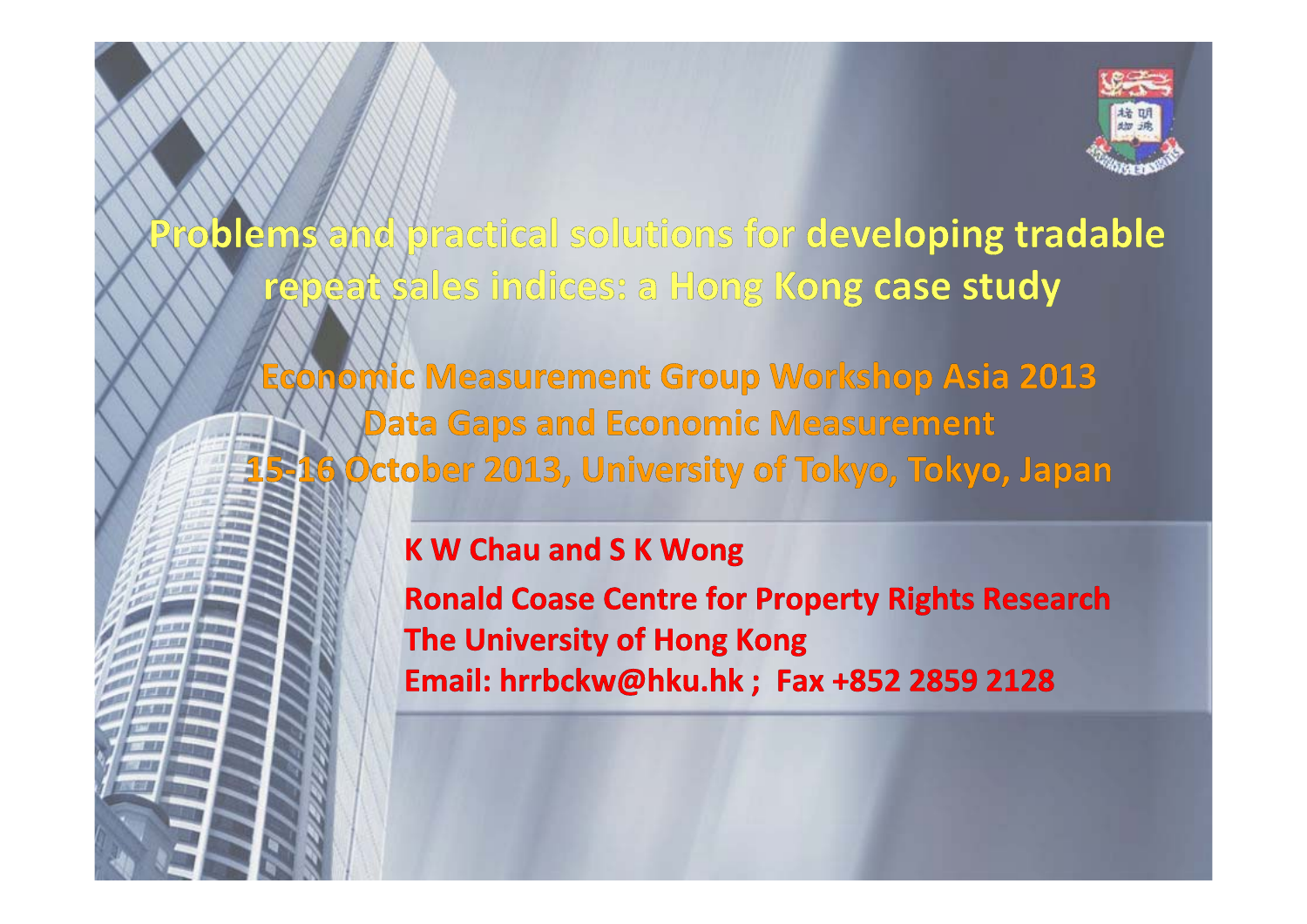#### First property derivative traded in Hong Kong

Source: Asia Risk | 01 Mar 2007 Categories: Structured Products, Regulation



|  | $\bowtie$ Send $\blacksquare$ Print |  |  | $\div$ Share $\Box$ Comment $\Box$ Send to Kindle |
|--|-------------------------------------|--|--|---------------------------------------------------|
|--|-------------------------------------|--|--|---------------------------------------------------|

#### Sun Hung Kai Financial and ABN Amro execute swap based on residential property

Hong Kong-based financial services firm Sun Hung Kai Financial (SHKF) and Dutch bank ABN Amro have completed Asia's first property derivatives deal, a swap based on Hong Kong residential properties.

#### **Related articles**

- <sup>></sup> CNH Hibor fixing to spur interest rate swap market
- <sup>></sup> CME launches three-vear CNH futures contract to meet

ABN Amro bought exposure to the city's housing market by paying SHKF the Hong Kong interbank offered rate (Hibor) plus an undisclosed spread for changes in the University of Hong Kong's Hong Kong island residential price index (HKU-HRPI). The deal, brokered by new joint venture GFI Colliers, had a one-year tenor and a notional of less than HK\$100 million (\$12.8 million).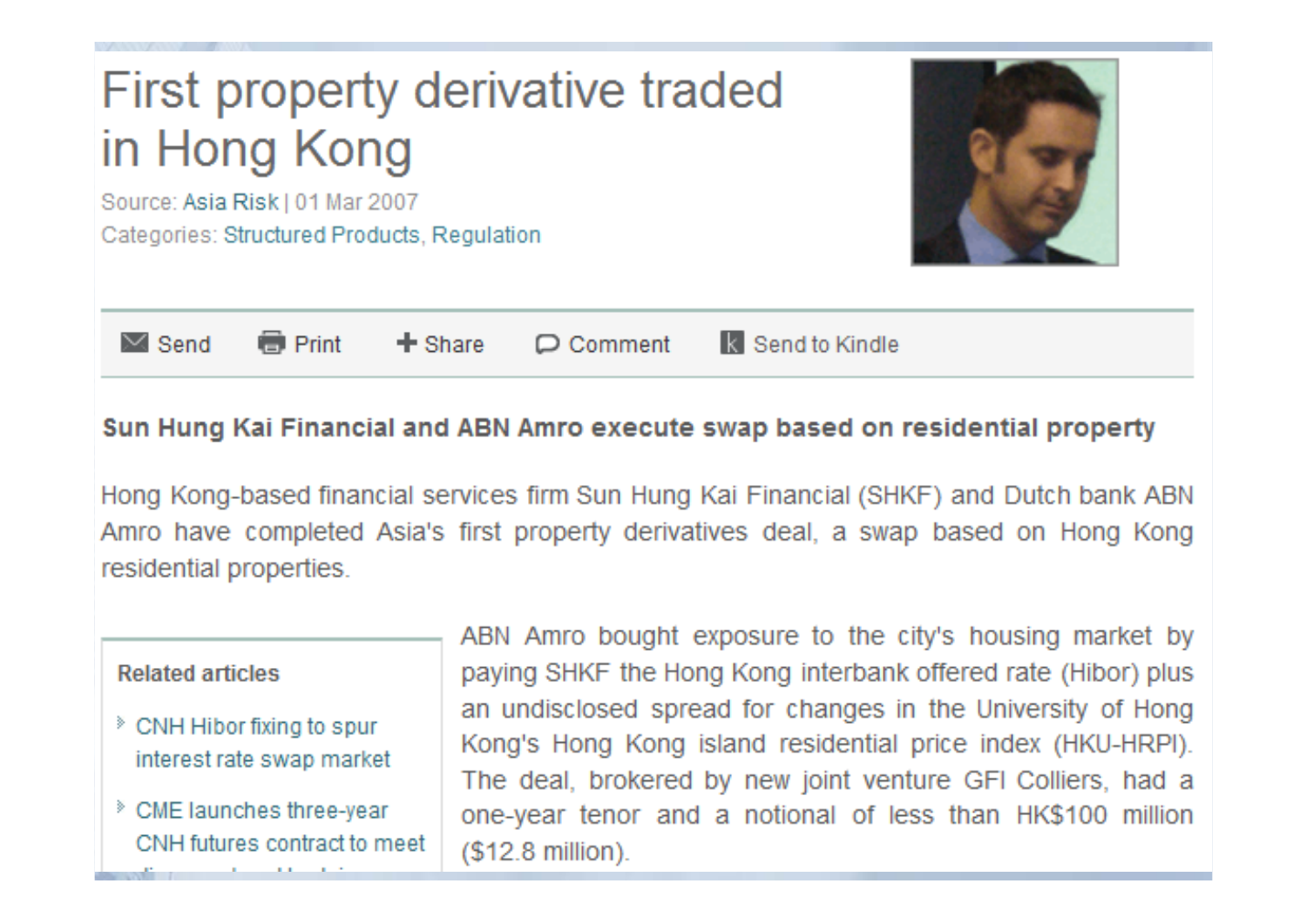#### Dealers gain licences to trade HK property derivatives

Author: Christopher Jefferv Source: Risk magazine I 13 Sep 2007 Categories: Regulation, Infrastructure



 $+$  Share **Red** Print

 $\Box$  Comment

**K** Send to Kindle

Five dealers have secured licences to trade residential property derivatives based on the University of Hong Kong real estate index series (HKU-REIS). The firms -Deutsche Bank, Goldman Sachs, Lehman Brothers, Merrill Lynch and Morgan Stanley - join ABN Amro and Sun Hung Kai Financial, which traded the first property derivatives in Hong Kong in February.

#### **Related articles**

- insight Investment expands commercial real estate offering
- Cantab employs former Lanedowna COO

"Following the success of property derivatives in Europe, the HKU-REIS enables Asia investors a new way to gain liquid exposure to real estate," said Connie Choi, a Hong Kong-based executive director in the fixed-income, currency and commodities division at Goldman Sachs Andrew Chan, vice-president for property derivatives trading at Merrill Lynch in Hong Kong, believes Hong Kong will become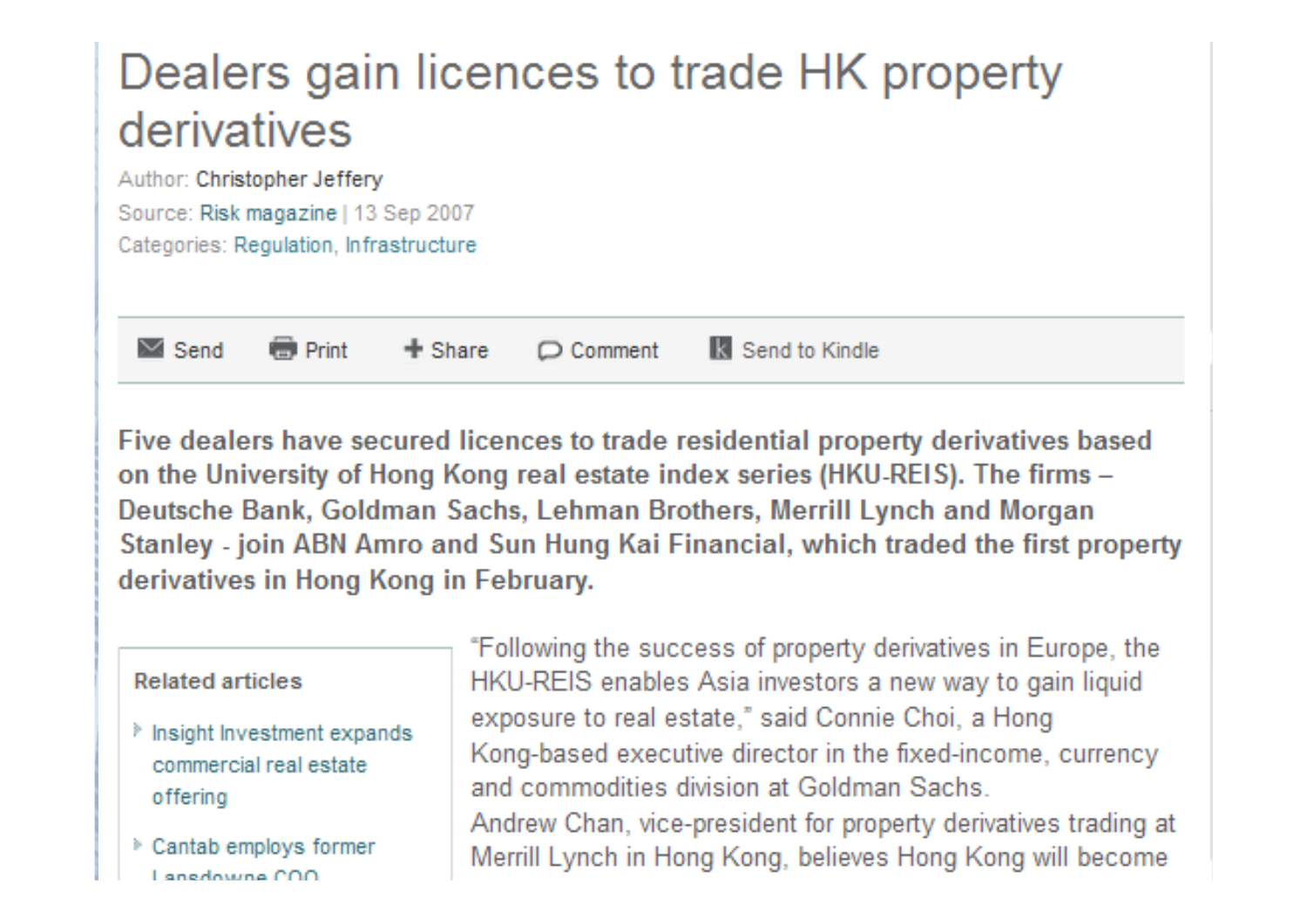Requirements of the tradable real estate index

- Trading benchmark indices for settlement of property derivatives
	- Property derivatives financial derivatives with a portfolio of properties as underlying.
- Tradable indices more than an economic indicator
- Four additional requirements besides the basic requirements of accurately and reliably measuring changes in price levels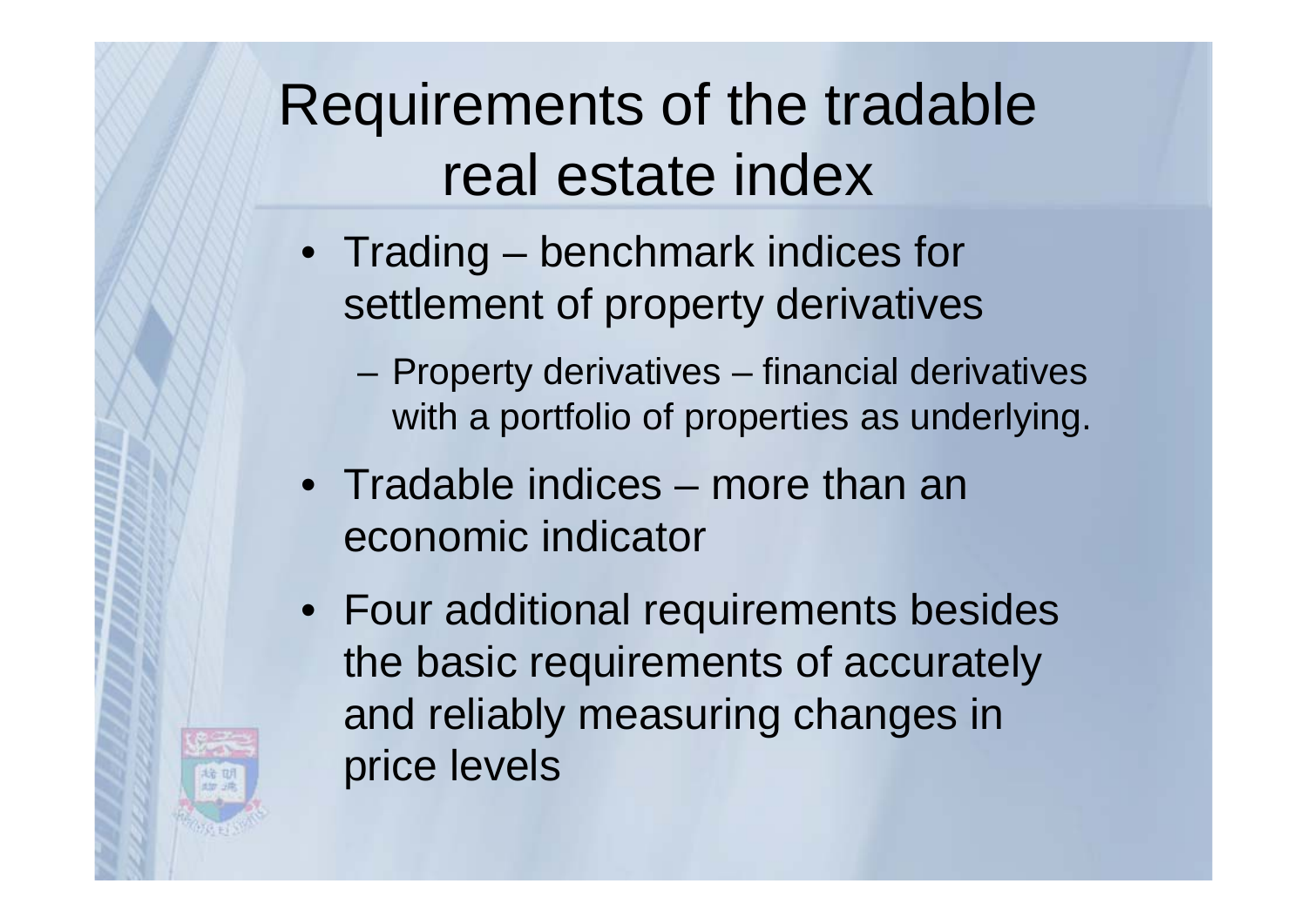# (1) Objectivity

- Cannot be easily manipulated by a "insiders"
- Involves no subjective judgment
- Clear and objective rules of sampling
- Based on actual transactions

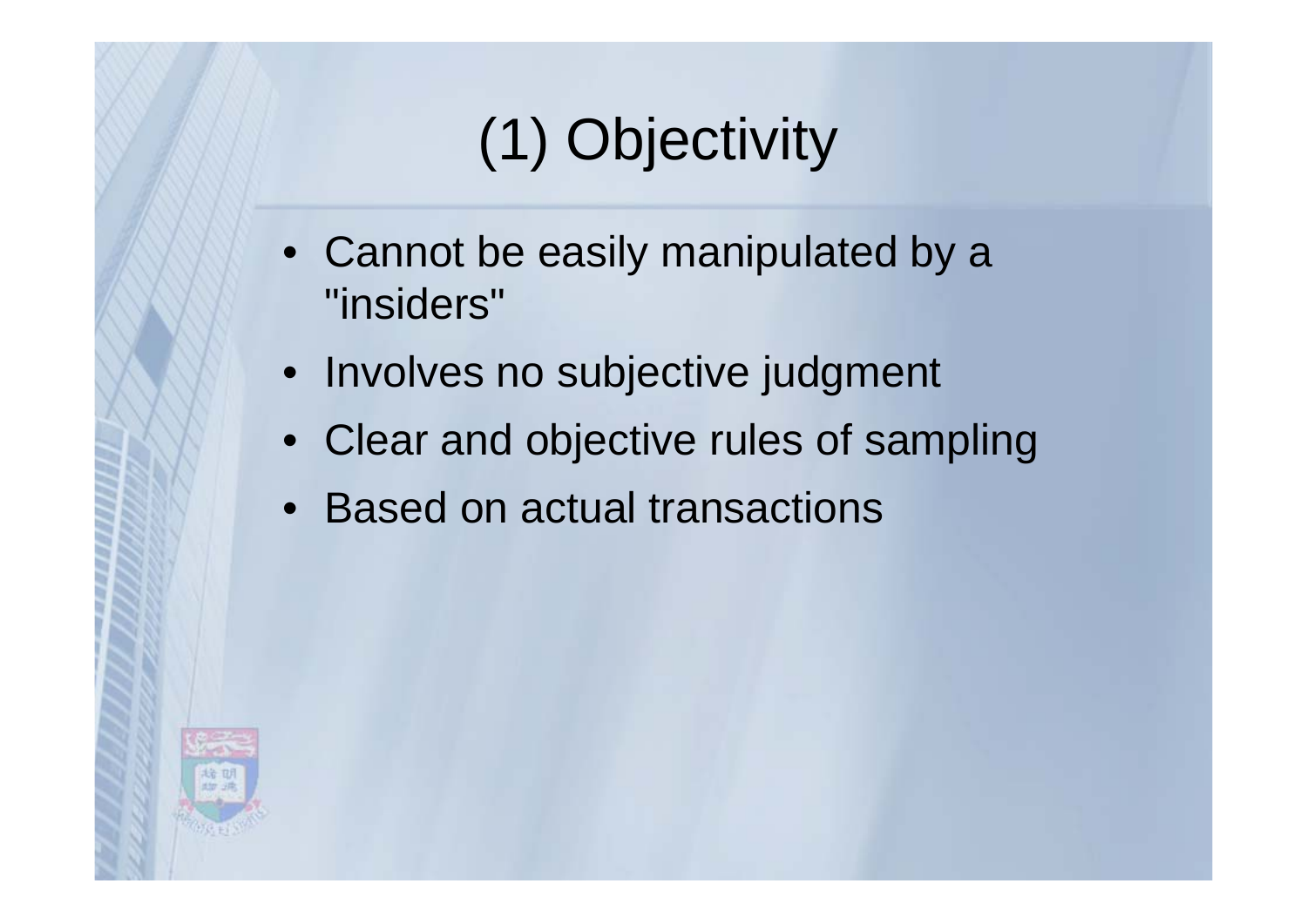# (2) Transparency

- Mechanics of computation is clear openly accessible
- Replicable results
	- Any third party can reproduce the same set of results following the computation procedures using the same set of data.

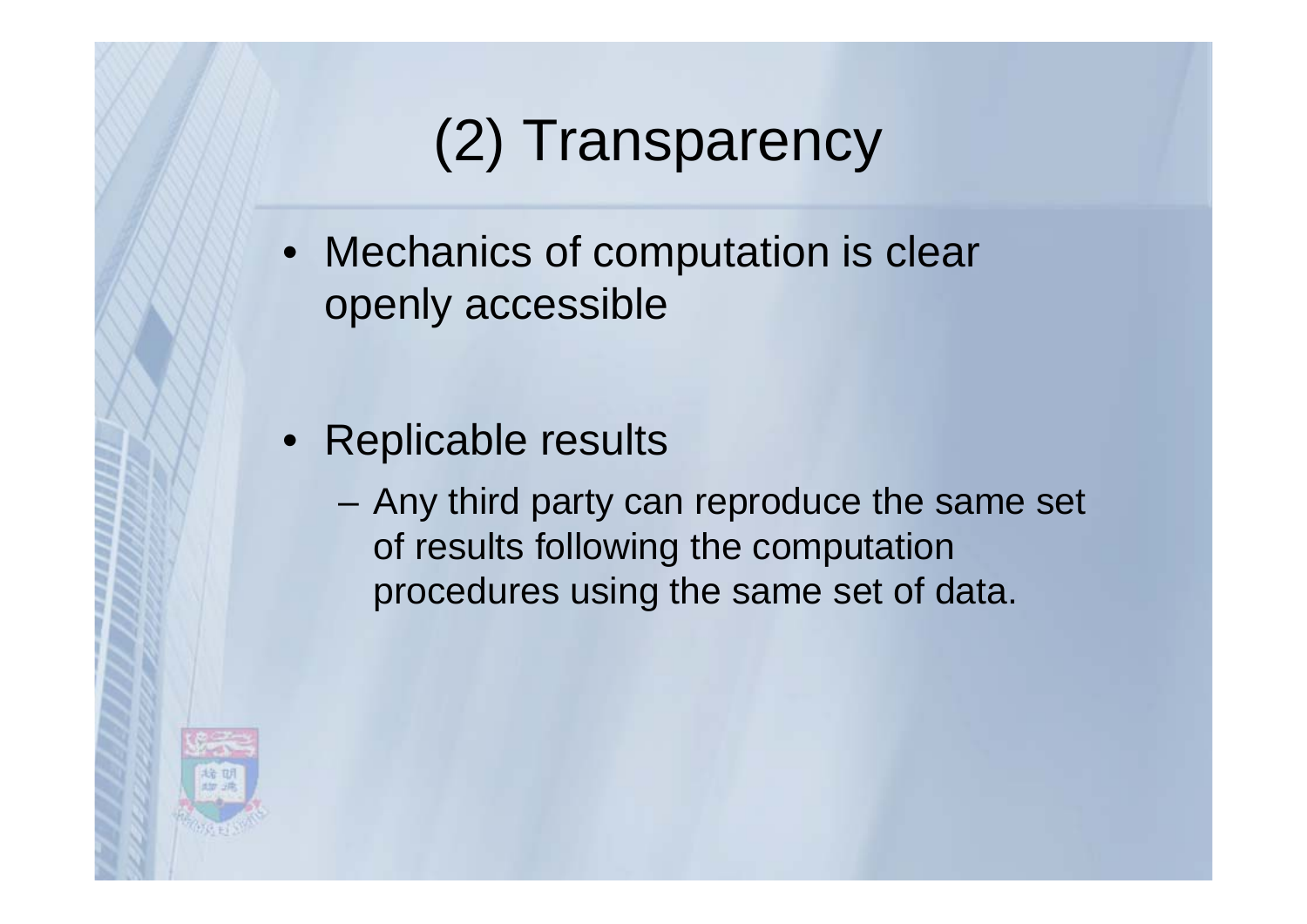# (3) Wide Coverage

- Reflect changes in price level trend of all the entire market or submarket
	- – Too small a sample / portfolio – biased and prone to manipulation

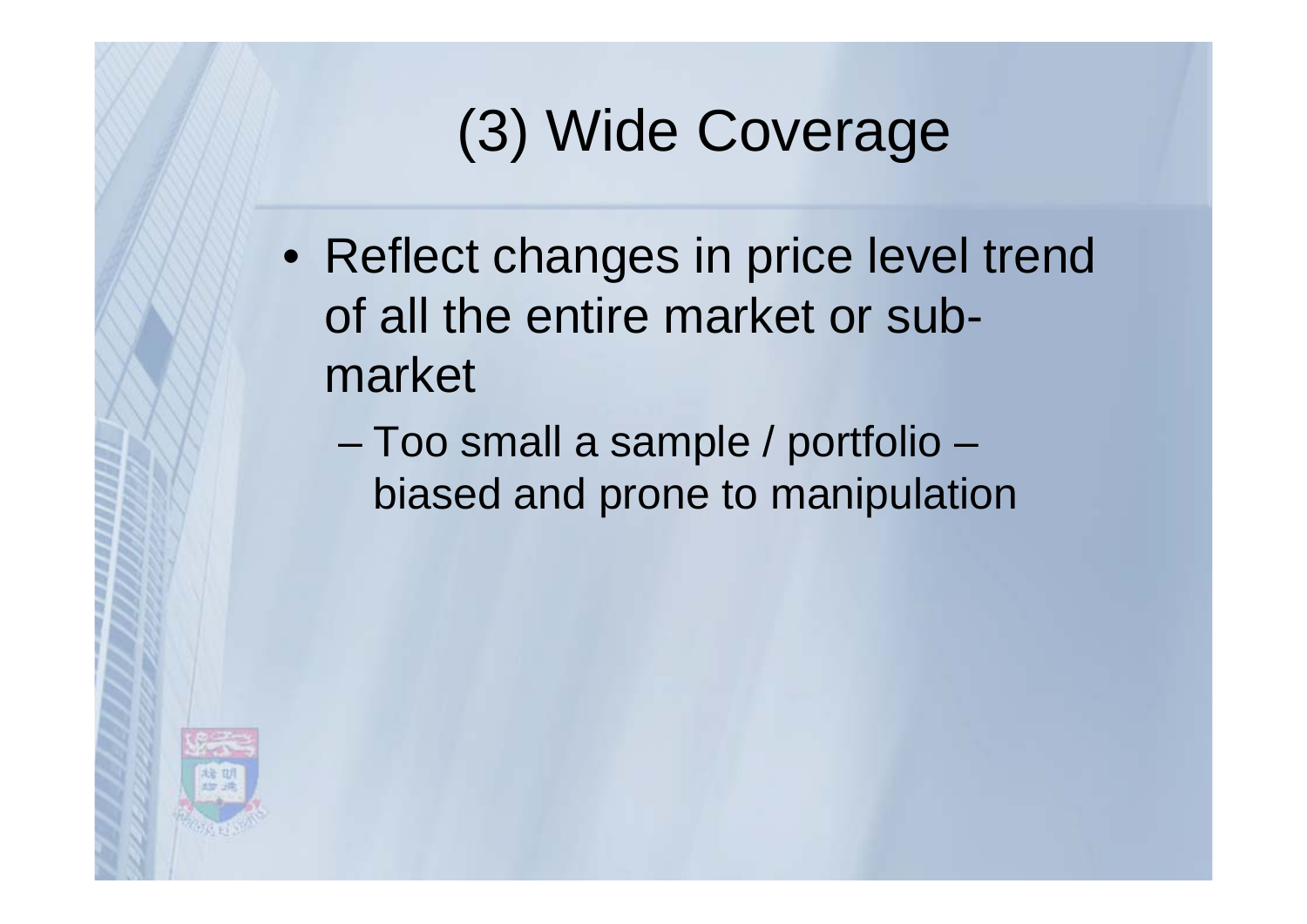# (4) Timeliness

- Index values are published in final form (not provisional) on a monthly basis with
- Time lag no more than 3 months.

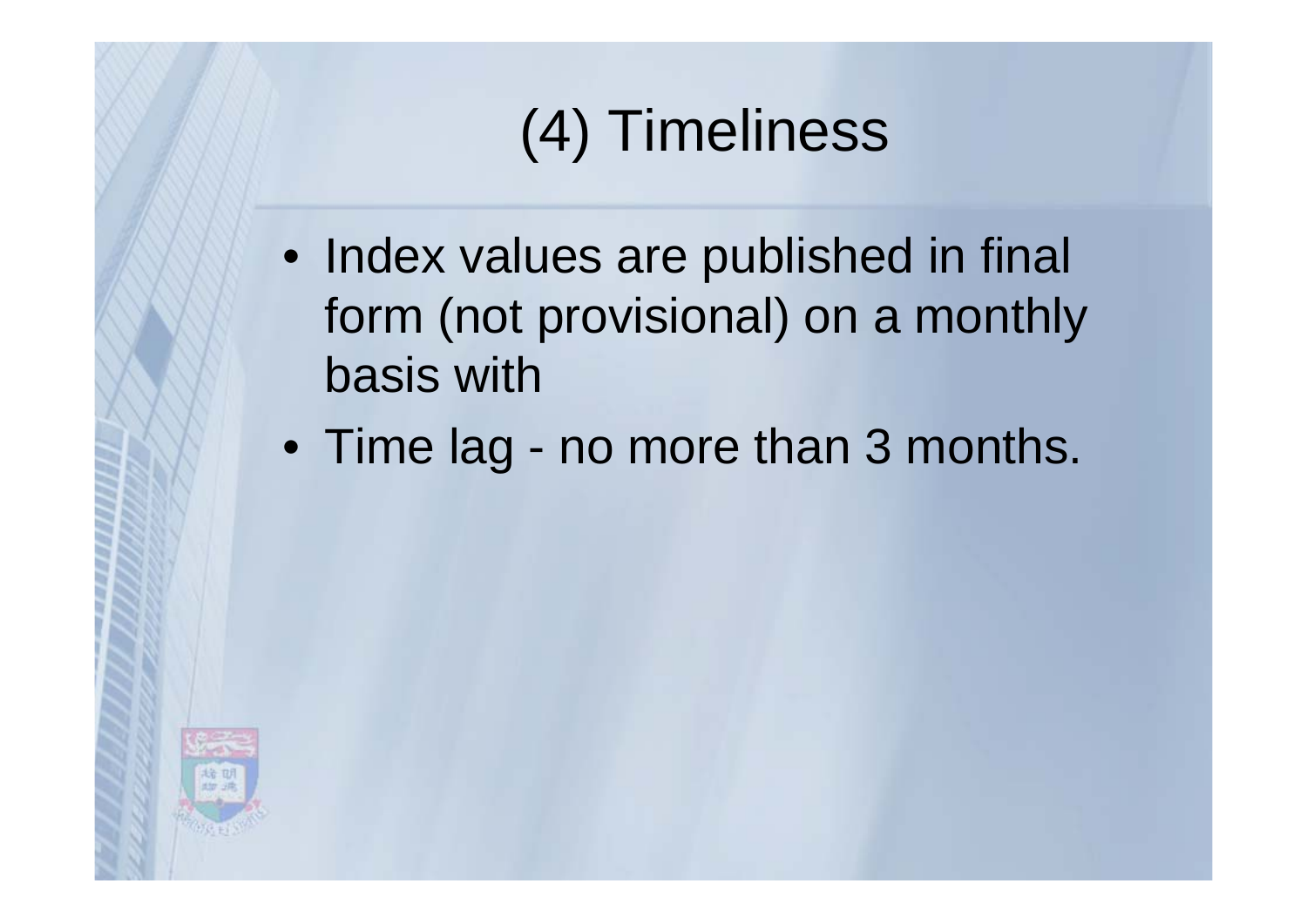#### Modified Repeat Sales Method

- Lack of complete information on property attributes
	- Problem of missing variables in the specification of the hedonic price model
- $\bullet$  Centaline-City residential index is hedonic based index
	- Cover estate type development only
	- –Model specification not revealed to the public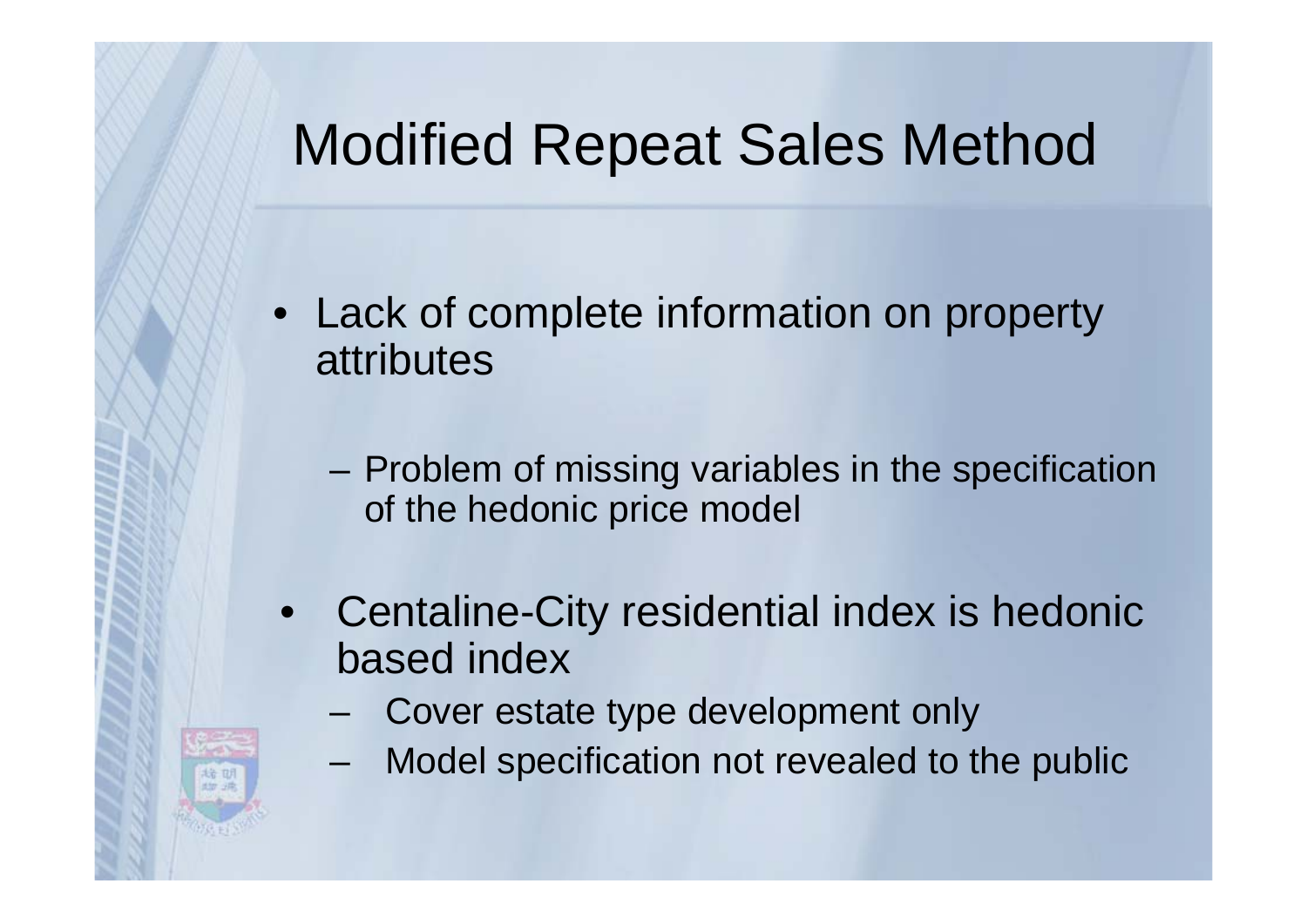### Problems of repeat sales method

- 1. Lack of data
- 2. Exact collinearity between time and age
	- difficult to estimate depreciation rate
- 3. Quality not constant (e.g. home improvement)
- 4. Sample selection bias
- 5. Index revision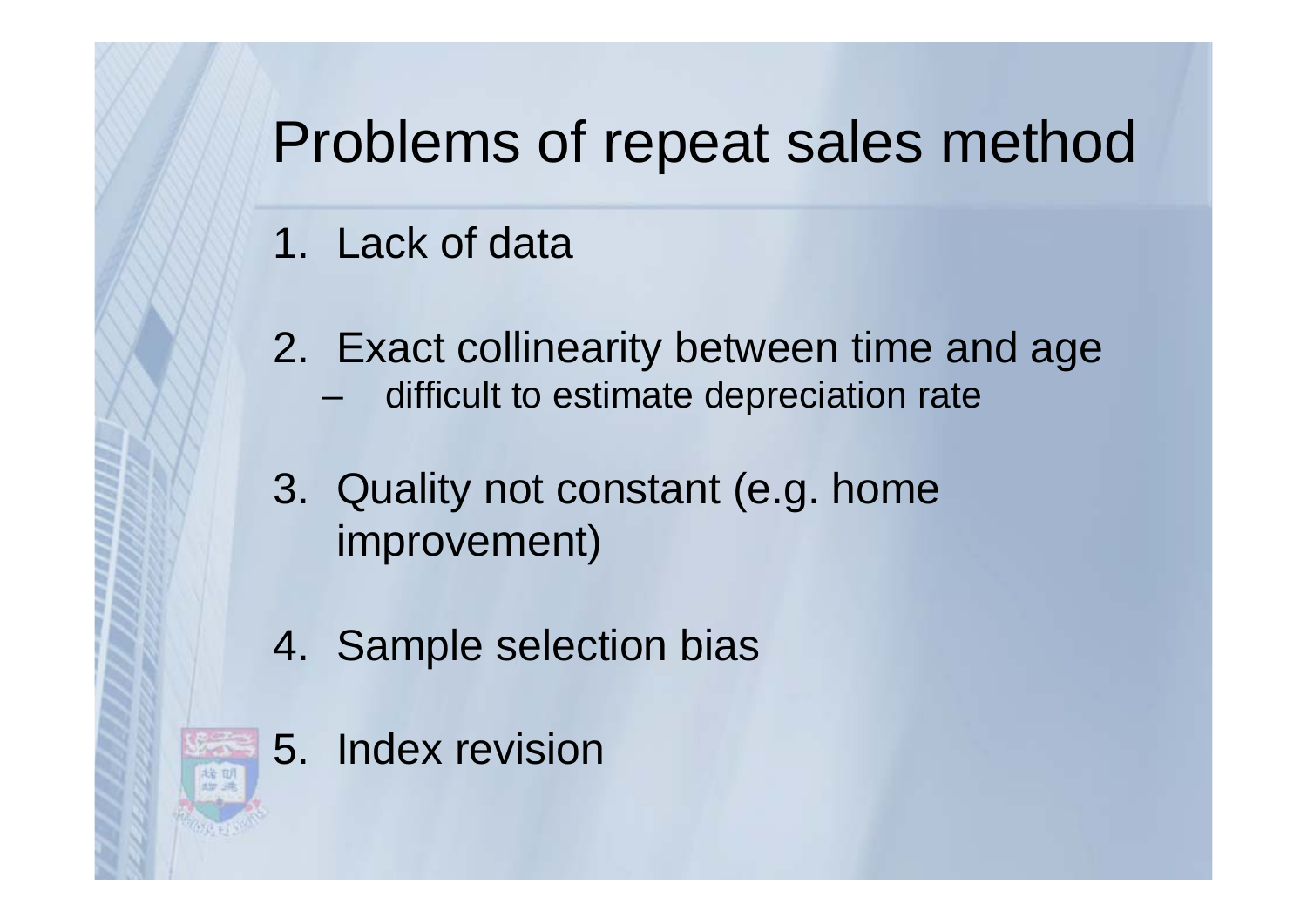## 1. Lack of Data

- Very liquid and actively traded market
- Close to 880,000 repeat sales pairs over a period of 21 years (1992-2012)
	- –On average over 40,000 pairs per year.
- Average holding period: appr. 4 years

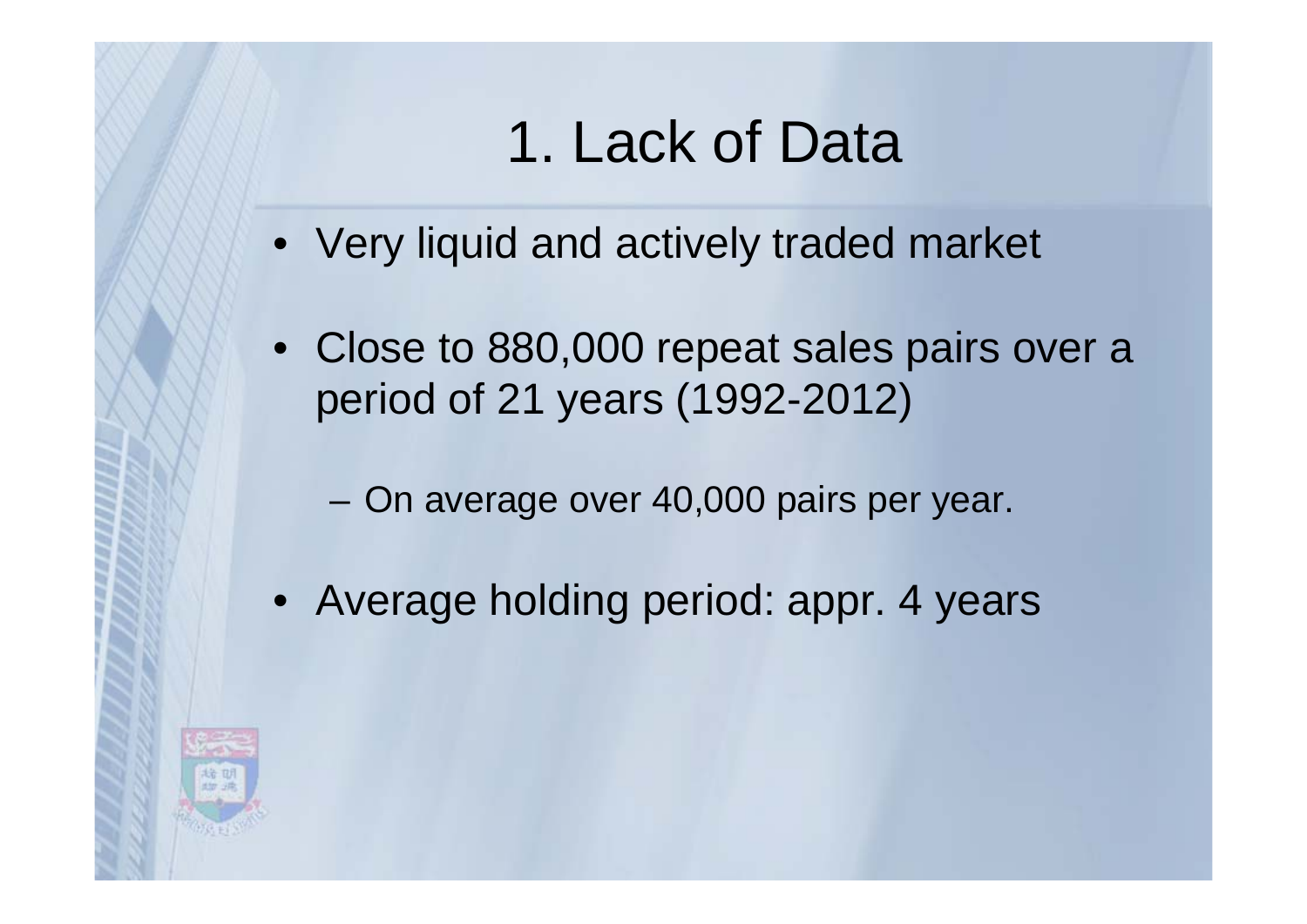#### 2. Exact collinearity between time & age

- Linear age effect => Exact collinearity
- Age effect is not linear even if the rate of the physical depreciation of the structure is constant
- Compare the value of a property at age a1 and a2 (a2 >a1)
- Let T = economic life of the structure

•

- Va1 = PV of stream of income from now to  $(T-a1) +$ residual value (vacant land value)
- Va2 = PV of stream of income from now to (T-a2) + residual value (vacant land value)
- Age effect: Va1 Va2 = PV of stream of income for the period (a2-a1), which is a function of the discount rate (proxied by the real interest rate) – real rent can decline linearly over time. (age effect is small when land price is high)
	- Empirical estimation (1) Non-linear age terms and (2) interact real interest rate with non-linear age terms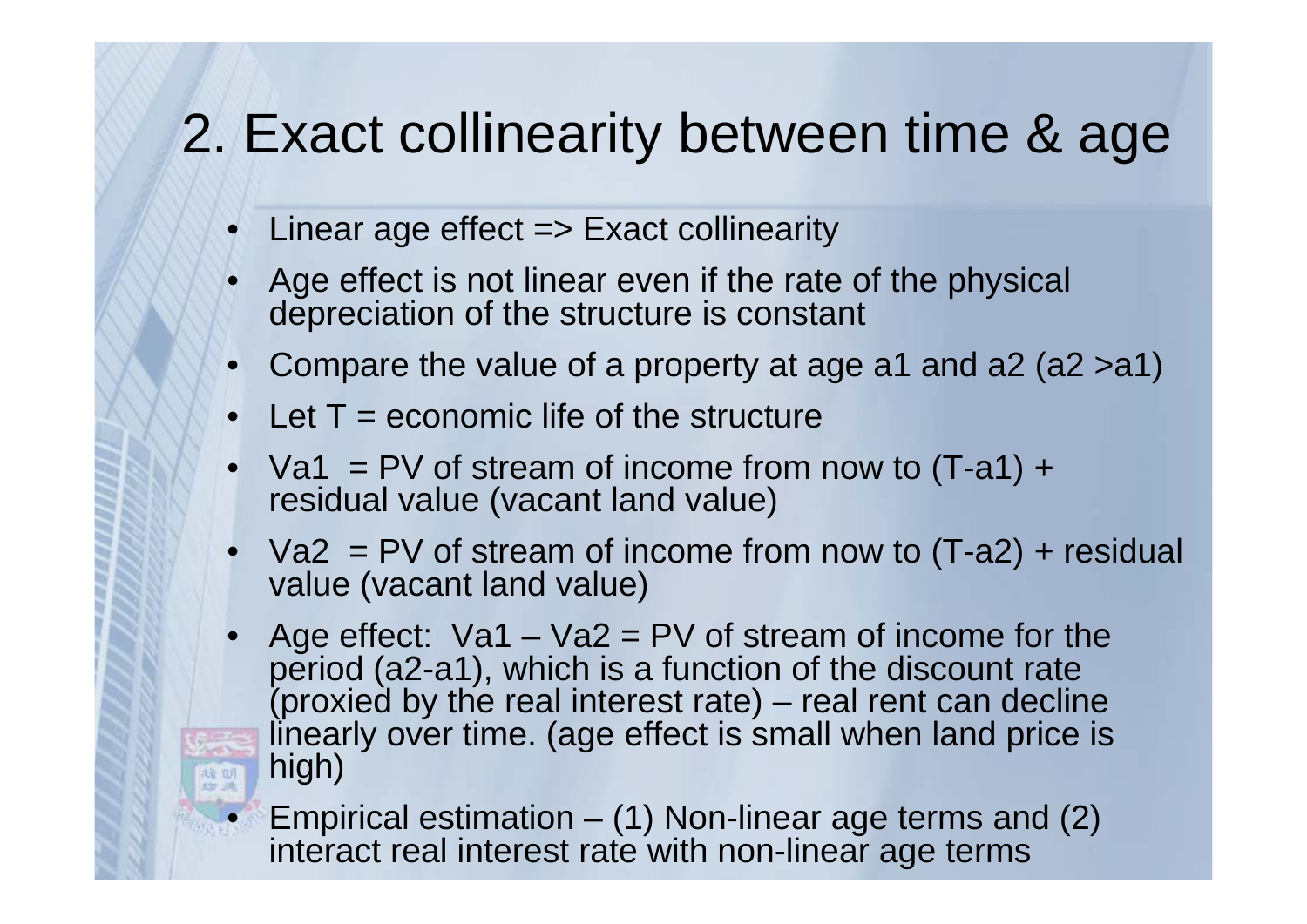#### Exact collinearity between time & age (cont'd)

Empirical implementation:

Box-Cox transformation of the Age and real interest rate

$$
\ln\left(\frac{P_{it_2}}{P_{it_1}}\right) = \sum_{t=1}^{K} \alpha_t D_{it} + \beta_1 \Big( A_{it_2}^{(\lambda_1)} r_{t_2}^{(\theta_r)} - A_{it_1}^{(\lambda_1)} r_{t_1}^{(\theta_r)} \Big) + \beta_{23} \Big[ A_{it_2}^{(\lambda_{23})} - A_{it_1}^{(\lambda_{23})} \Big] + \varepsilon_{it_1t_2}
$$

Chau, K. W., Wong, S. K., & Yiu, C. Y. (2005). Adjusting for non-linear age effects in the repeat sales index. *The Journal of Real Estate Finance and Economics*, 31(2), 137-153.

Problem: computational complexity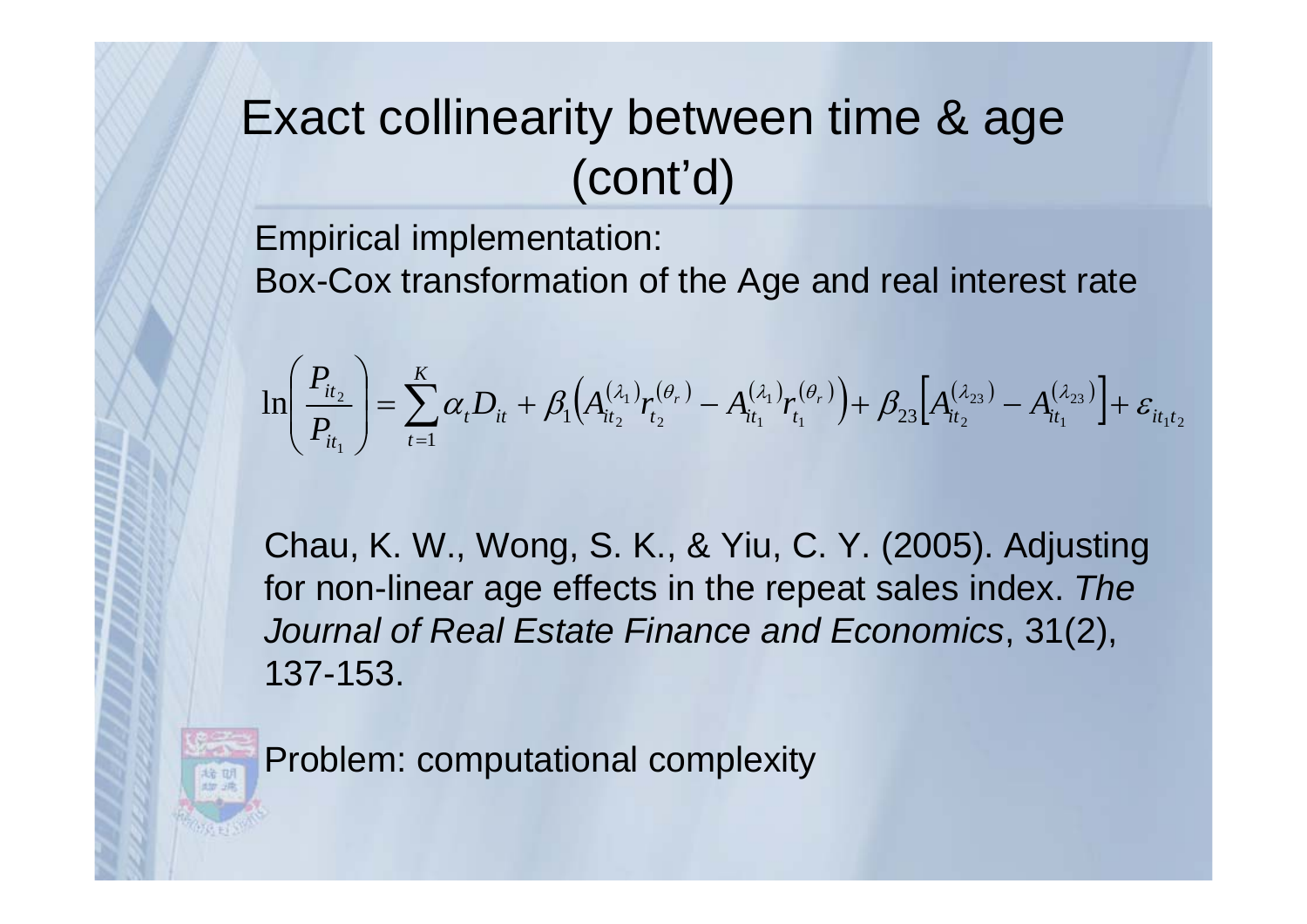# 3. Change in attributes

- High land prices
	- 60% 80% of the value of a property attributable to land.
	- home improvements / renovation / redecoration (add value to the structure) have relatively little effect housing prices
- significant home improvements are unlikely to be approved
- Units with illegal improvements are difficult to transact
	- less likely to be repeat sales pairs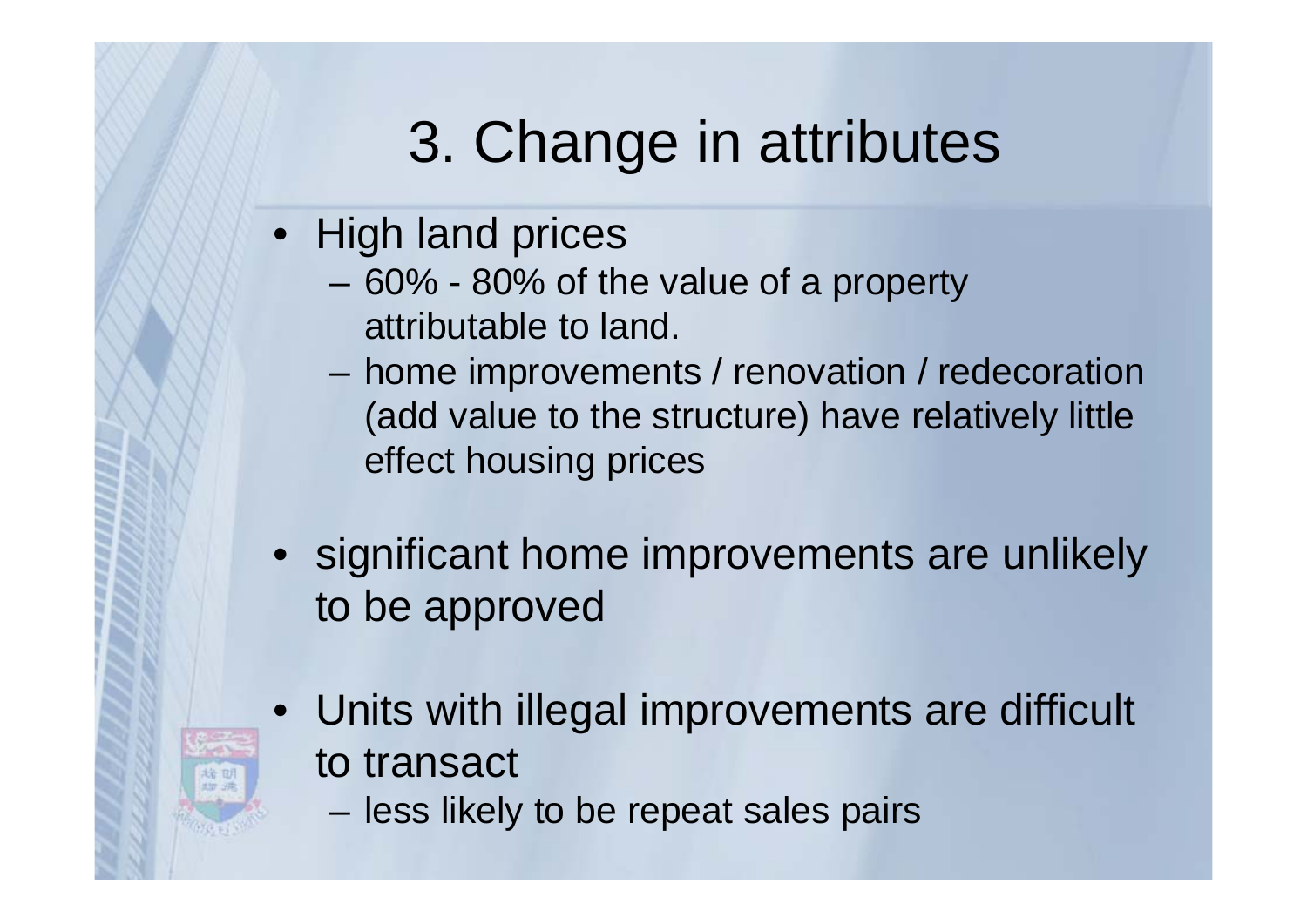## Change in attributes (cont'd)

Changes in environmental attributed

- lost of a seaview
- –Increases accessibility

More likely to occur with long holding period pairs

Case and Shiller's solution: Weight least squares: Down weight the repeat sales pairs with longer holding periods.

Case, K.E. and Shiller, R.J. (1987). "Prices of single family homes since 1970: new indexes for four cities", *New England Economic Review*, Sept/Oct, 45-56.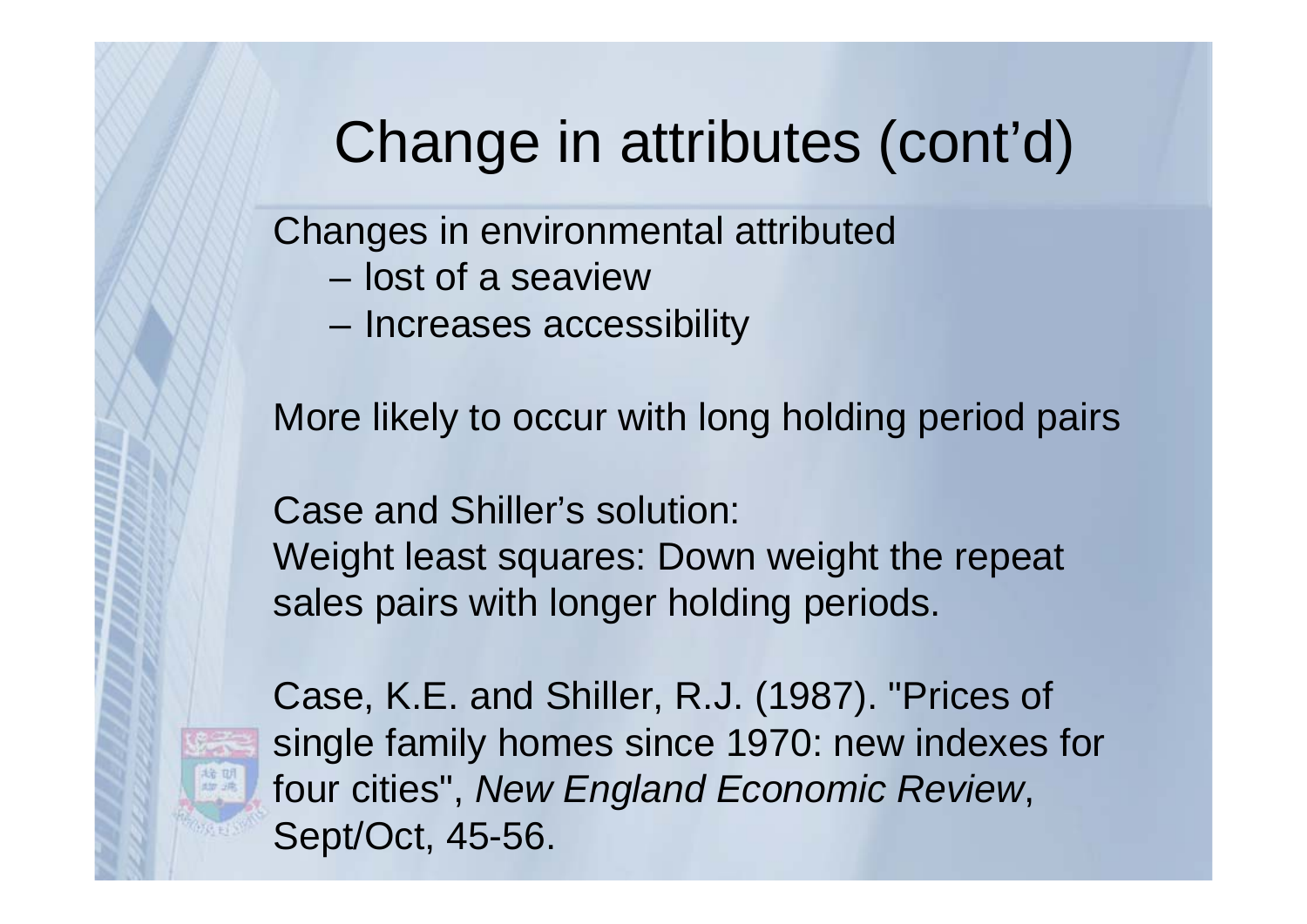## 4. Sample selection bias

#### A real issue

- Short holding period pairs (flips) have abnormal behavior
- Long holding period pairs increase in probability of quality change

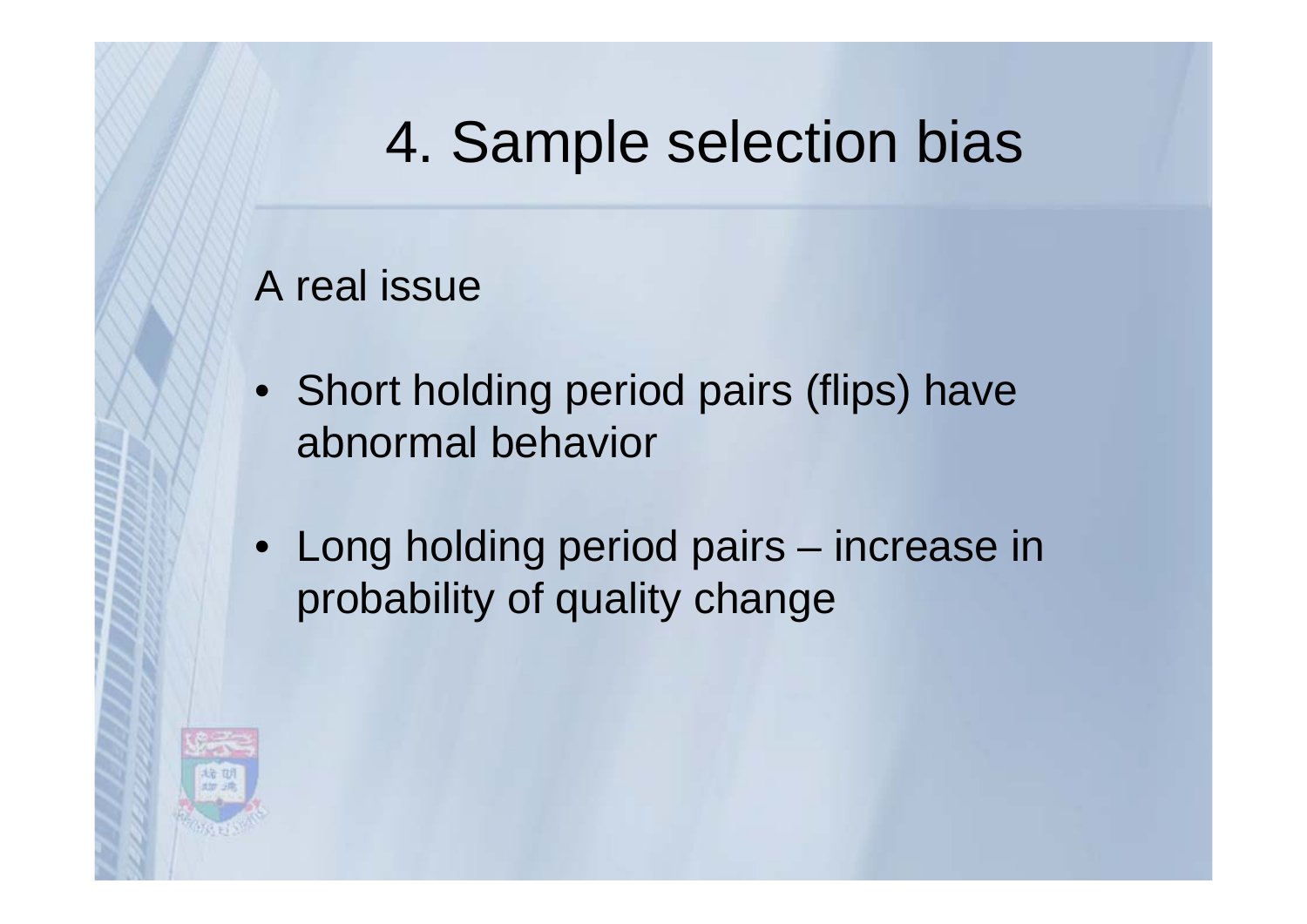## 5. Index revision

- Not a problem if revision is random or not systematic
- Clapp and Giaccotto found that revisions are systematically downward biased
	- –caused by short holding period pairs (flips)
- Flips overestimate the most recent index level
- When flips (holding period  $\leq$  2 years) are removed, revision is no longer systematic Clapp, J. and Giaccotto, C. (1999). "Revisions in repeat-sales indexes: here today, gone tomorrow?" *Real Estate Economics*, 27(1), 79-104.  $\bullet$ Same systematic bias found in HK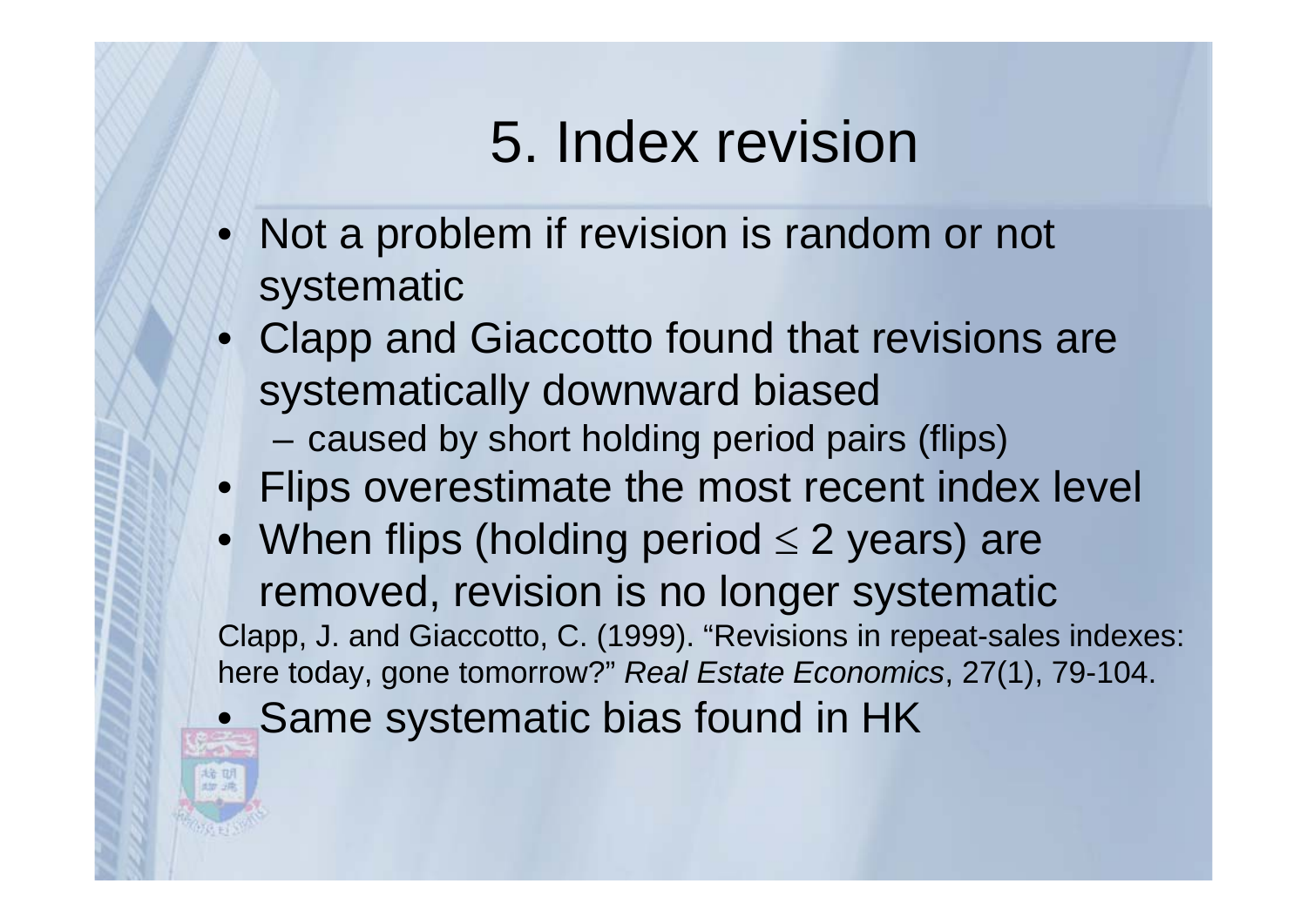## HKU-REIS (cont'd)

Data cleaning

- •Data entry error
- Non-arms length transactions
- •Data pairs with large standard error ( $> d$ ) are excluded
- Included data increase d but remains stable after  $d > 1$  (< 1% of the entire sample)
- Mechanical rule objectivity
- • Government (Rating and Valuation Department) spots these outliners manually and based on professional judgment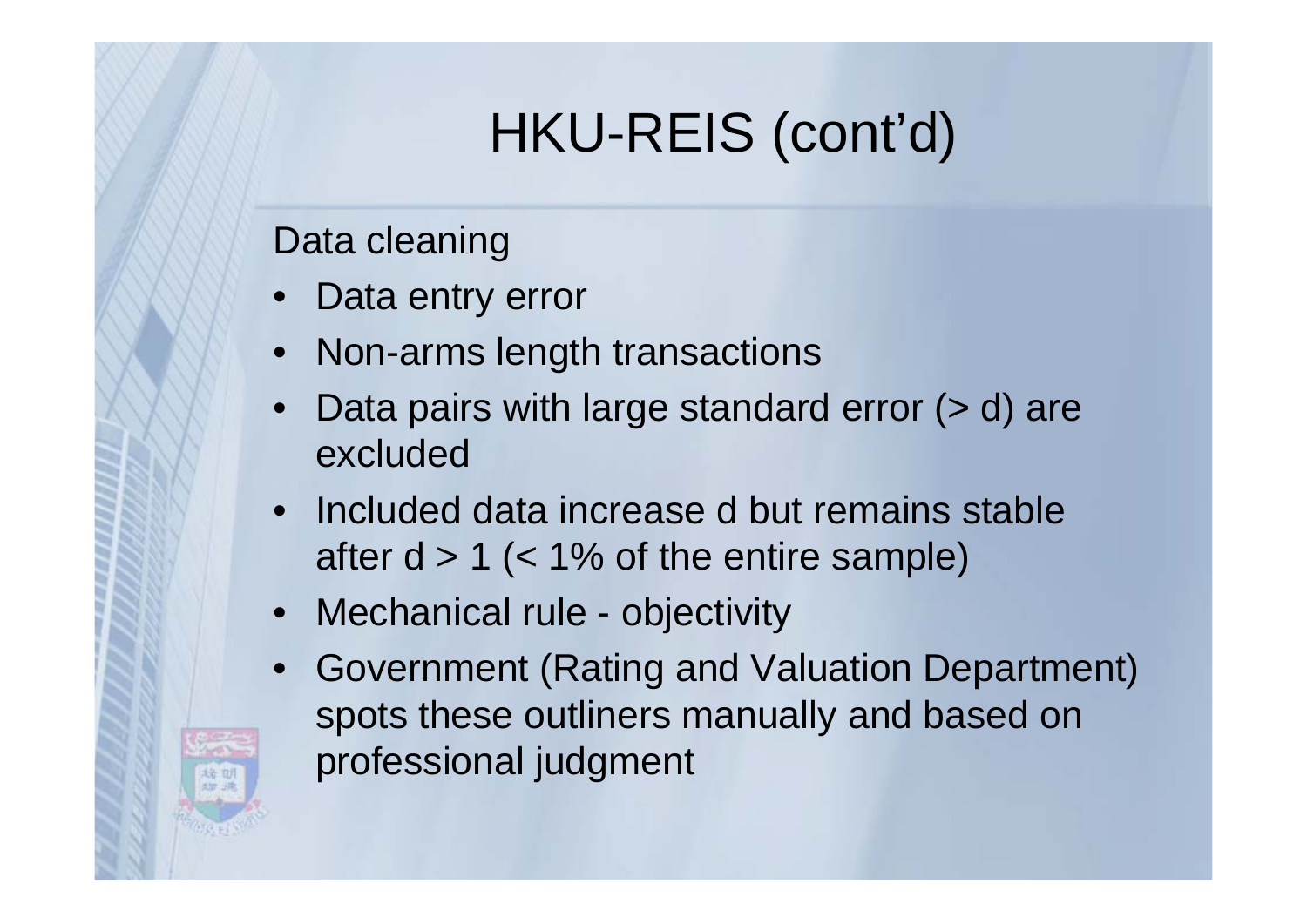## HKU-REIS (cont'd)

#### 10 year rolling estimate

- Index fixed once published
- $\bullet~$  Excluding holding periods  $\geq$  10 years
- Zero weight on long holding period pairs  $(12\%)$
- The effect of depreciation minimized (average holder period  $\leq 4$  years) and fixed (will not grow as the time span increases over time)

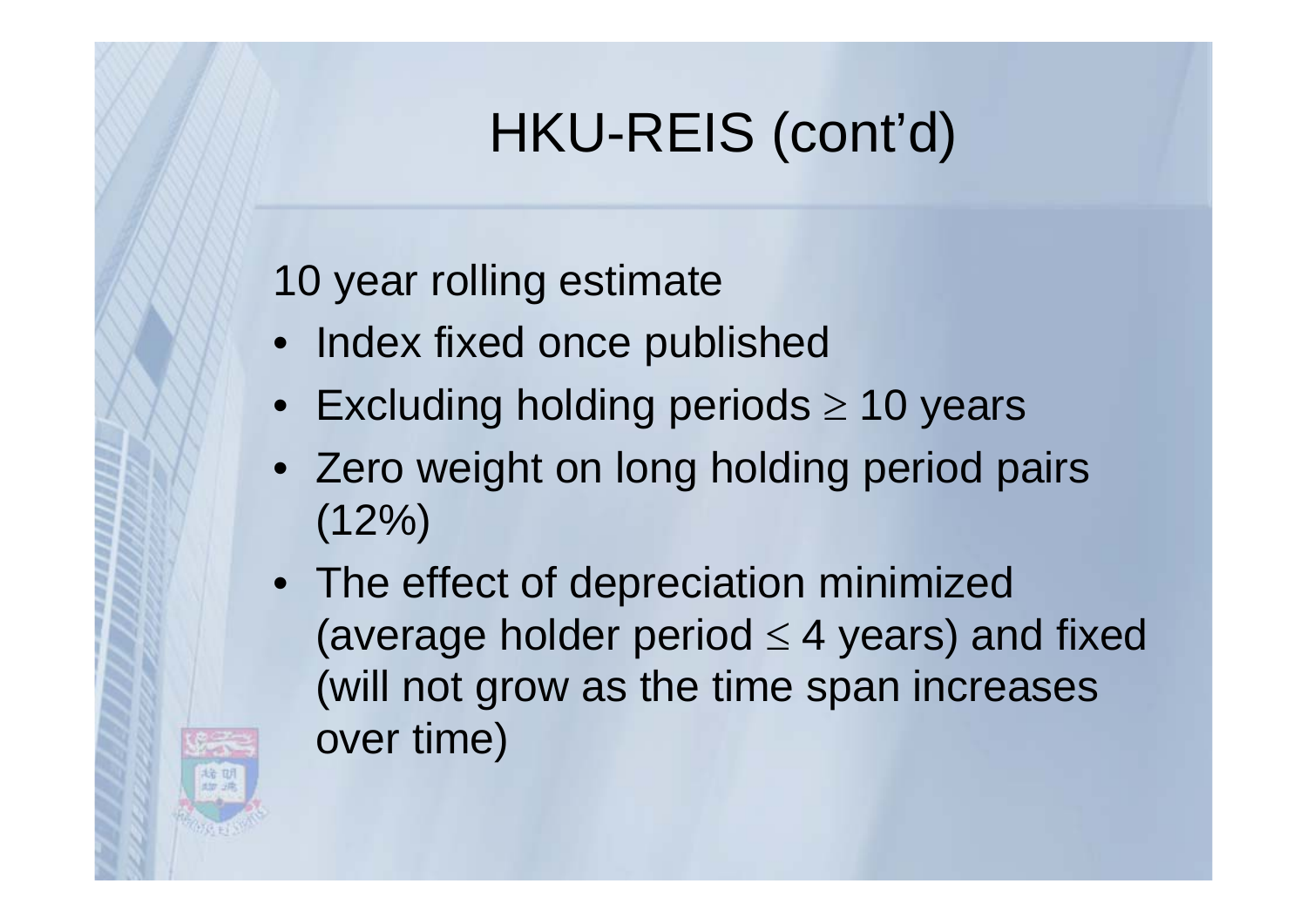## HKU-REIS (cont'd)

#### • Index revision

- Revision is not systematic when pairs with holding period  $\leq 4$  months are excluded (10% of the sample) – experiment
- The average growth rates of the flips were about 10 times that of the other pairs (nonflips)

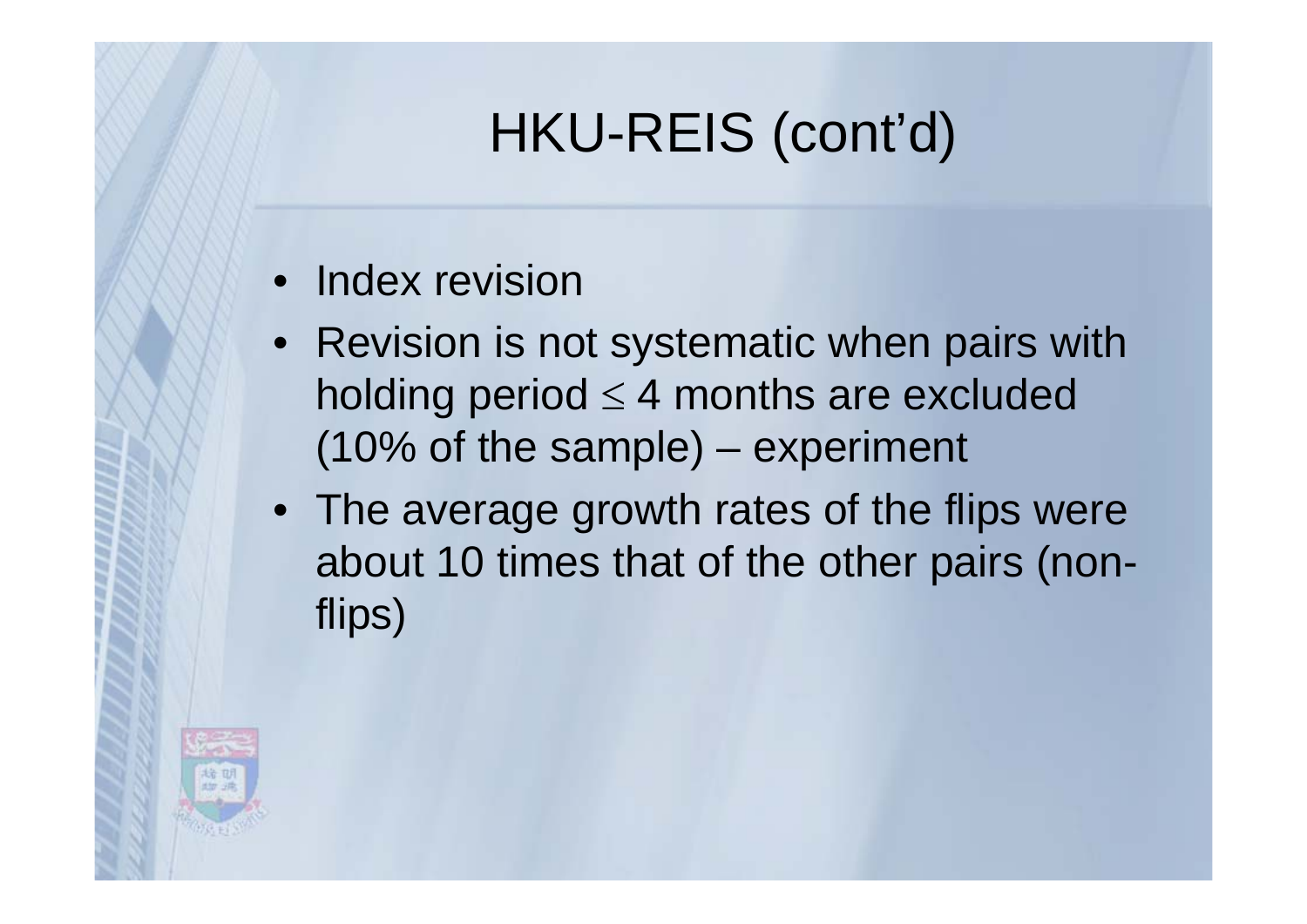## Who are the flippers?

#### Hypothesis:

 $\bullet$ 

- • Informed traders who can spot under priced properties (high information cost)
- • These informed traders are experts in valuation but not trend predictors and therefore will re-sell the property quickly (function like arbitrager)
- • Examples of flippers: estate agents, land assemblers (for redevelopment), foreclosure dealers or their "friends".

#### Empirical implications:

- • Less flippers in areas with properties that are more homogeneous (e.g. estate type developments)
	- Increase in transaction cost (e.g. stamp duties)  $\Rightarrow$  less frequent flips but higher average excess return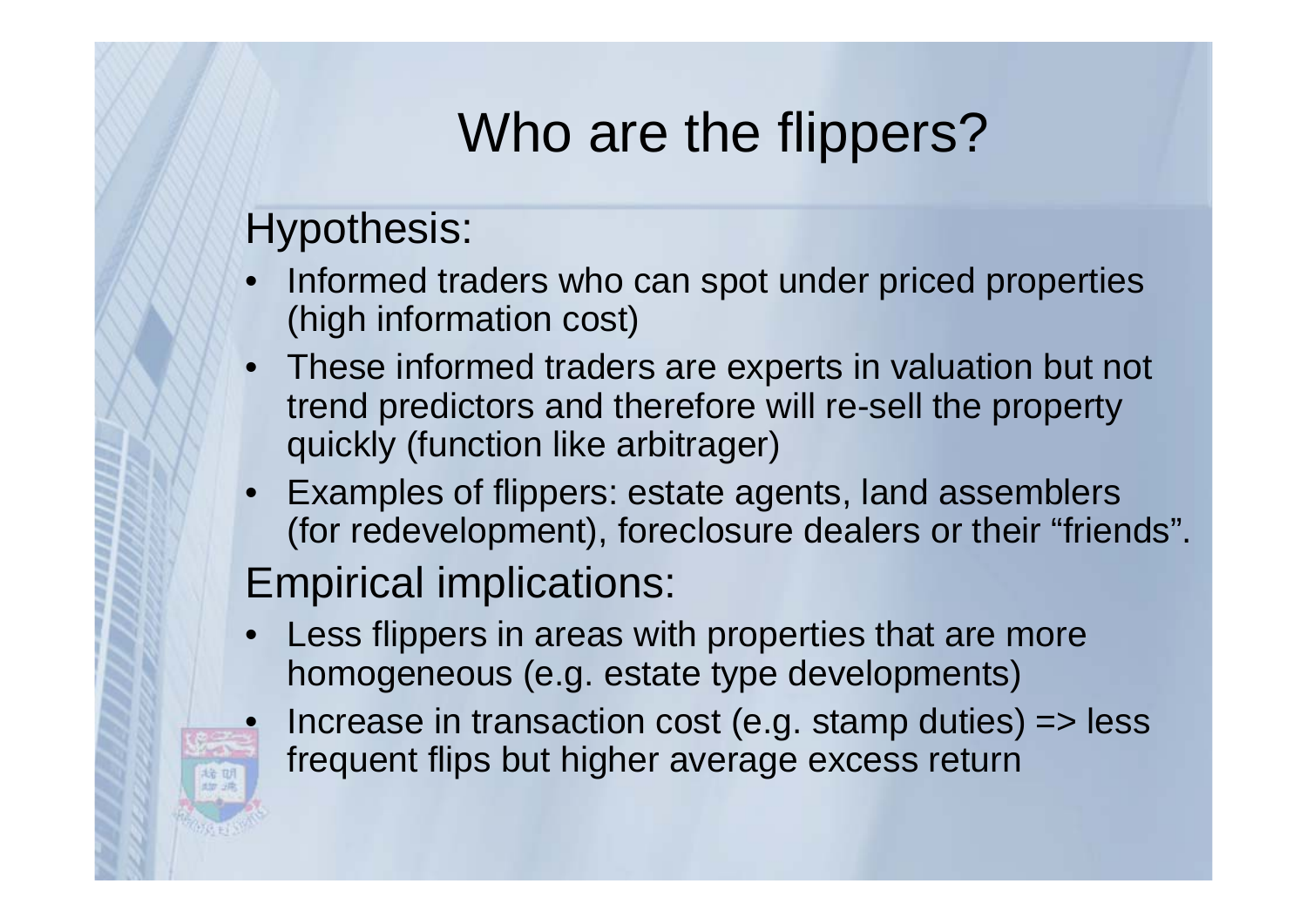# Property price indices in Hong Kong

- Rating and Valuation Department Indices http://www.rvd.gov.hk/en/property\_market\_statistics/index.html
- Centa-City Index

http://www.centadata.com/cci/cci\_e.htm

• The University of Hong Kong Real Estate Index Series (HKU-REIS)

http://hkureis.versitech.hku.hk/

- Details of index construction method and historical data (since July 1991)
- –Updated every month (6 weeks time lag)
- –Username: **kwchau**
- –Password: **846434**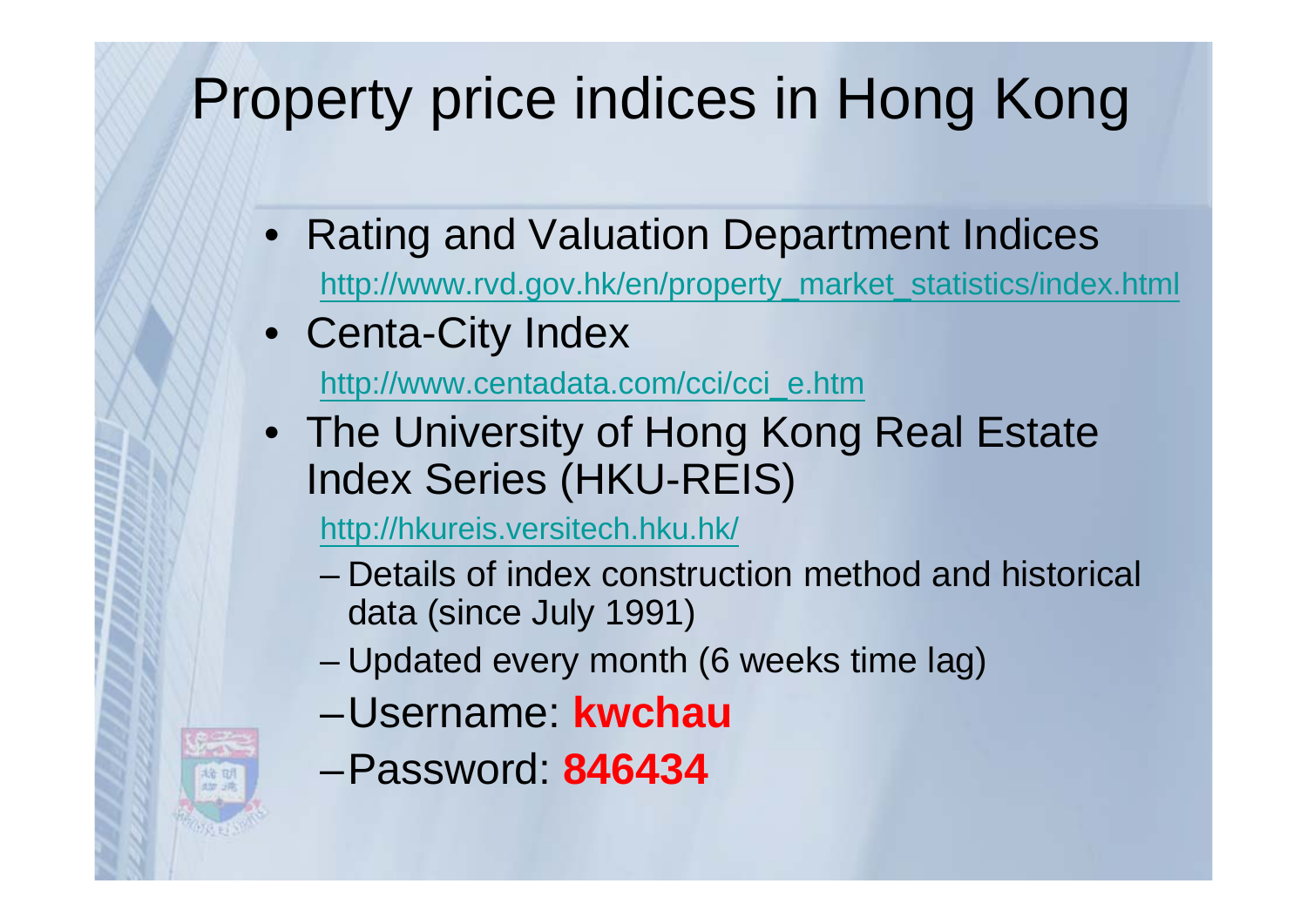